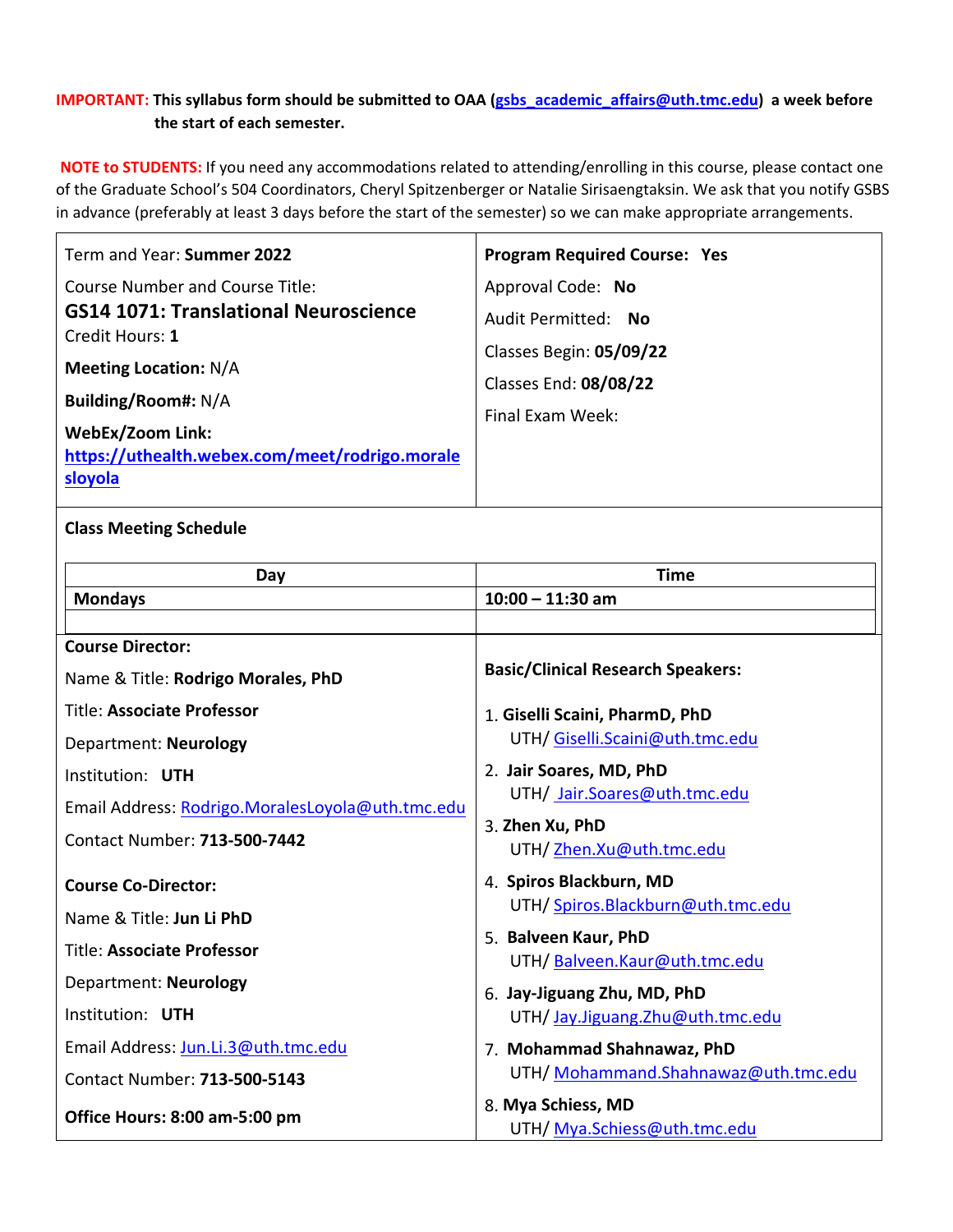|                                                  | 9. Gabriel Fries, PhD                                                      |
|--------------------------------------------------|----------------------------------------------------------------------------|
|                                                  | UTH/Gabriel.Fries@uth.tmc.edu                                              |
|                                                  | 10. Joao de Quevedo, MD, PhD                                               |
|                                                  | UTH/Joao.l.Dequevedo@uth.tmc.edu                                           |
|                                                  | 11. John Lincoln, MD, PhD<br>UTH/John.A.Lincoln@uth.tmc.edu                |
|                                                  | 12. William Lindsey, MD<br>UTH/John.W.Lindsey@uth.tmc.edu                  |
|                                                  | 13. Venugopal Venna, PhD<br>UTH/ Venugopal.R.Venna@uth.tmc.edu             |
|                                                  | 14. Bharti Manwani, MD, PhD<br>UTH/Bharti.Manwani@uth.tmc.edu              |
|                                                  | 15. Vijayasree Giridharan, PhD<br>UTH/ Vijayasree.V.Giridharan@uth.tmc.edu |
|                                                  | 16. Rodrigo Hasbun, MD, MPH<br>UTH/Rodrigo.Hasbun@uth.tmc.edu              |
|                                                  | 17. Rodrigo Morales, PhD<br>UTH/Rodrigo.MoralesLoyola@uth.tmc.edu          |
|                                                  | 18. Paul Schulz, MD<br>UTH/Paul.E.Schulz@uth.tmc.edu                       |
|                                                  | 19. Jin Yoon, PhD<br>UTH/Jin.Ho.Yoon@uth.tmc.edu                           |
|                                                  | 20. Michael Weaver, MD, DFASAM<br>UTH/ Michael.F. Weaver@uth.tmc.edu       |
|                                                  | 21. Andrey Tsvetkov. PhD<br>UTH/Andrey.S.Tsvetkov@uth.tmc.edu              |
|                                                  | 22. Erin Furr-Stimming, MD<br>UTH/Erin.E.Furr@uth.tmc.edu                  |
| Textbook/Supplemental Reading Materials (if any) |                                                                            |
| N/A                                              |                                                                            |
|                                                  |                                                                            |
|                                                  |                                                                            |
|                                                  |                                                                            |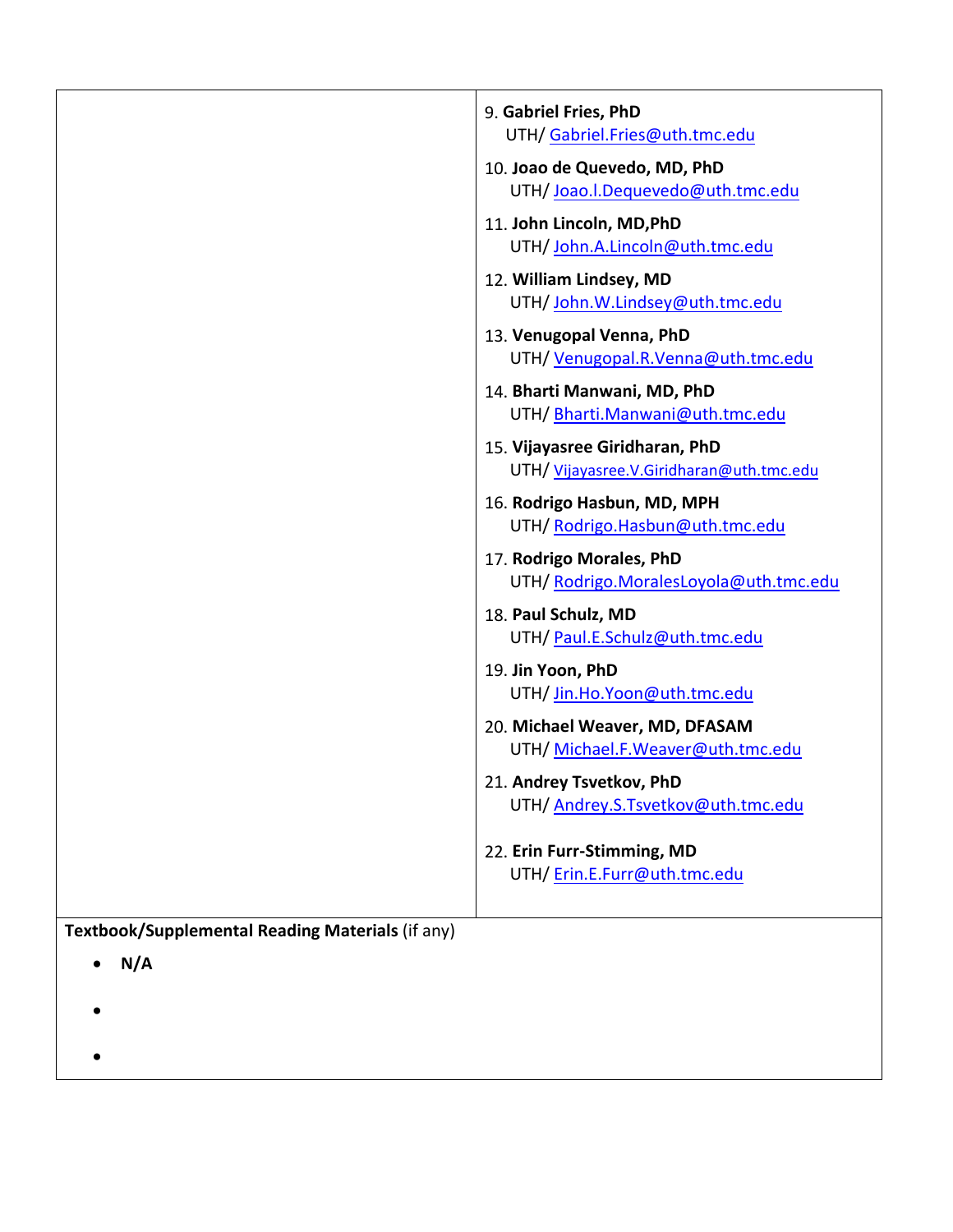# **Course Objective/s:**

At the completion of this course, students will be able to understand general concepts associated with several diseases affecting the central and peripheral nervous system from basic and clinical perspectives. This will allow them to assess these diseases from different angles. Students will also be able to formulate projects with mechanistic and translational value.

## *Specific Learning Objectives:*

- 1. Understand basic and clinical concepts of diseases affecting the nervous system.
- 2. Formulate questions involving clinical and molecular importance.
- 3. Write, and submit for evaluation, an NIH-style specific aims page in any area discussed during the lectures.

#### **Student responsibilities and expectations:**

Students are expected to read publications assigned by the speakers (if any) in advance. These publications will be related to the topic and the research the presenters will cover. The students will need to write a one- page-long research proposal related to their own current research, or from any topic discussed during this course. The goal of this assignment is to make the students aware about the potential translational component of their current research projects.Attendees will also be requested to provide a one paragraph comment after each session (no later than the Wednesday following the session).

Grading System: **Pass/Fail**

**Student Assessment and Grading Criteria** : *(May include the following:)*

| Percentage                             | <b>Description</b>                   |
|----------------------------------------|--------------------------------------|
| Homework (10 %)                        | <b>Timely submission of comments</b> |
| %)<br>Quiz (                           |                                      |
| Presentation (<br>%)                   |                                      |
| Midterm Exams (<br>%)                  |                                      |
| Final Exam (50 %)                      | <b>Written proposal</b>              |
| %)<br>Workshop or Breakout-Session (   |                                      |
|                                        | <b>Participation 20%</b>             |
| Participation and/or Attendance (40 %) | <b>Attendance 20%</b>                |